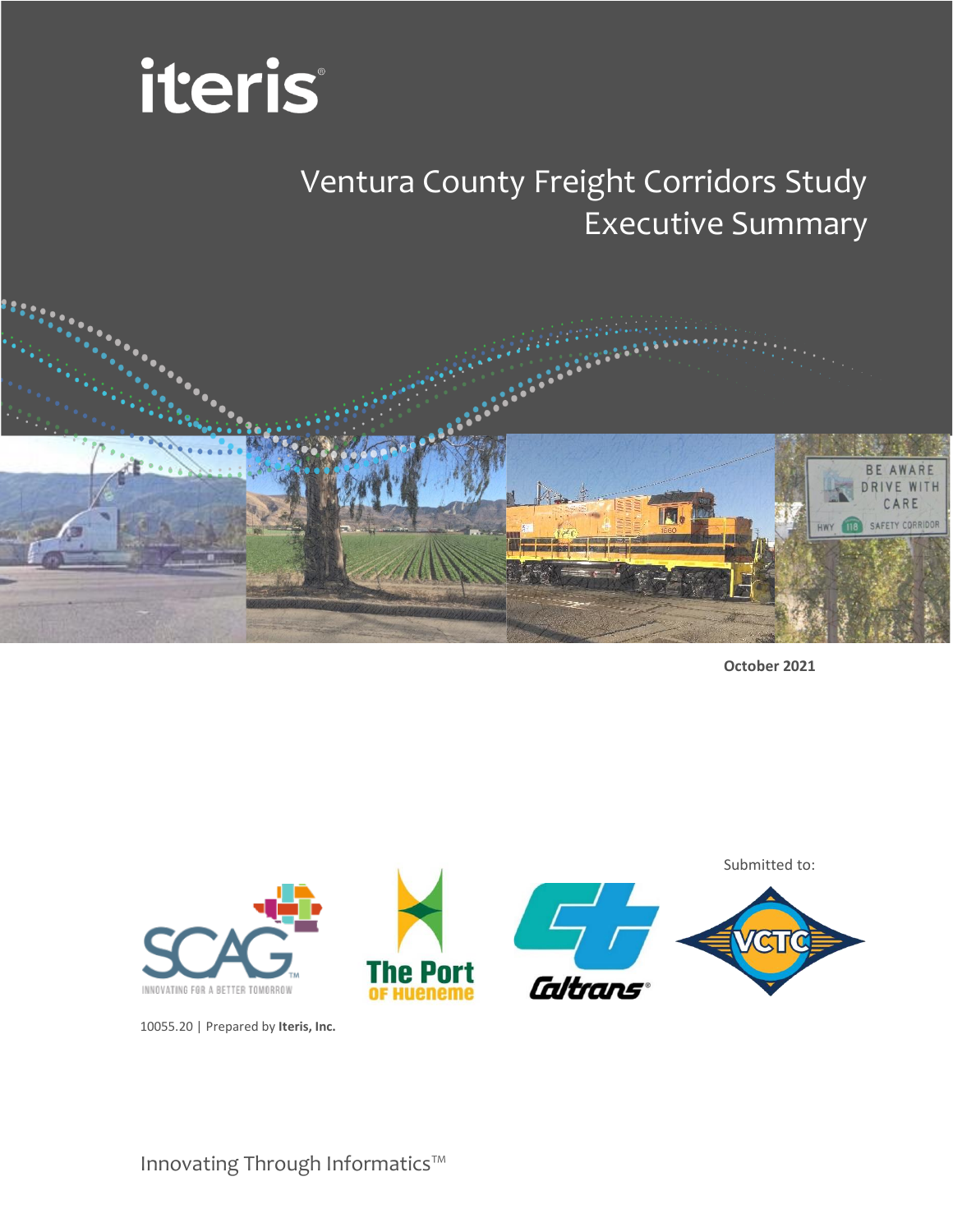# VENTURA COUNTY FREIGHT CORRIDORS STUDY

The Ventura County Transportation Commission (VCTC) and the Southern California Association of Governments (SCAG), in cooperation with Caltrans and the Port of Hueneme (Port), studied freight corridors in Ventura County to identify impacts associated with freight traffic, and develop inclusive freight corridor strategies to promote safer, more efficient, and sustainable freight connections that support the economy, social outcomes, and health of Ventura County.

The Freight Corridors Study process was driven by data, literature review, and stakeholder involvement, which informed Study goals and performance measures, identified opportunities and vulnerabilities, and used each previous step to identify priorities. The Study was developed using extensive stakeholder input through the web-based project portal, 30 one-on-one stakeholder interviews, three public workshops, and email and phone communications with port customers, trucking companies, local and regional agencies, businesses and community stakeholders, and representatives of disadvantaged communities.

### Goals and Performance Measures

The project goals and performance measures bring values into the process and allow for a balanced review of conditions, needs and solutions. This study integrates measures to assess performance of the transportation system and takes a broad view of the role transportation plays in moving goods throughout Ventura County. Study Goals included:

- Multimodal Mobility
- **Economic Prosperity**
- Environmental Stewardship
- Healthy Communities
- Safety and Resiliency
- Asset Management
- Connectivity and Accessibility

#### Ventura County's Freight Assets

Ventura's freight system supports the County's manufacturing, agriculture, construction, and consumer industries. The Freight Corridors Study surveys the roads, rail, port, truck supportive infrastructure, safety, and other assets critical to freight movement.

### Opportunities and Vulnerabilities

The Freight Corridors Study Opportunities and Vulnerabilities section integrates data with stakeholder inputs and literature review into common topic areas to establish a qualitative and quantitative understanding of the transportation system as it relates to freight movement and community health.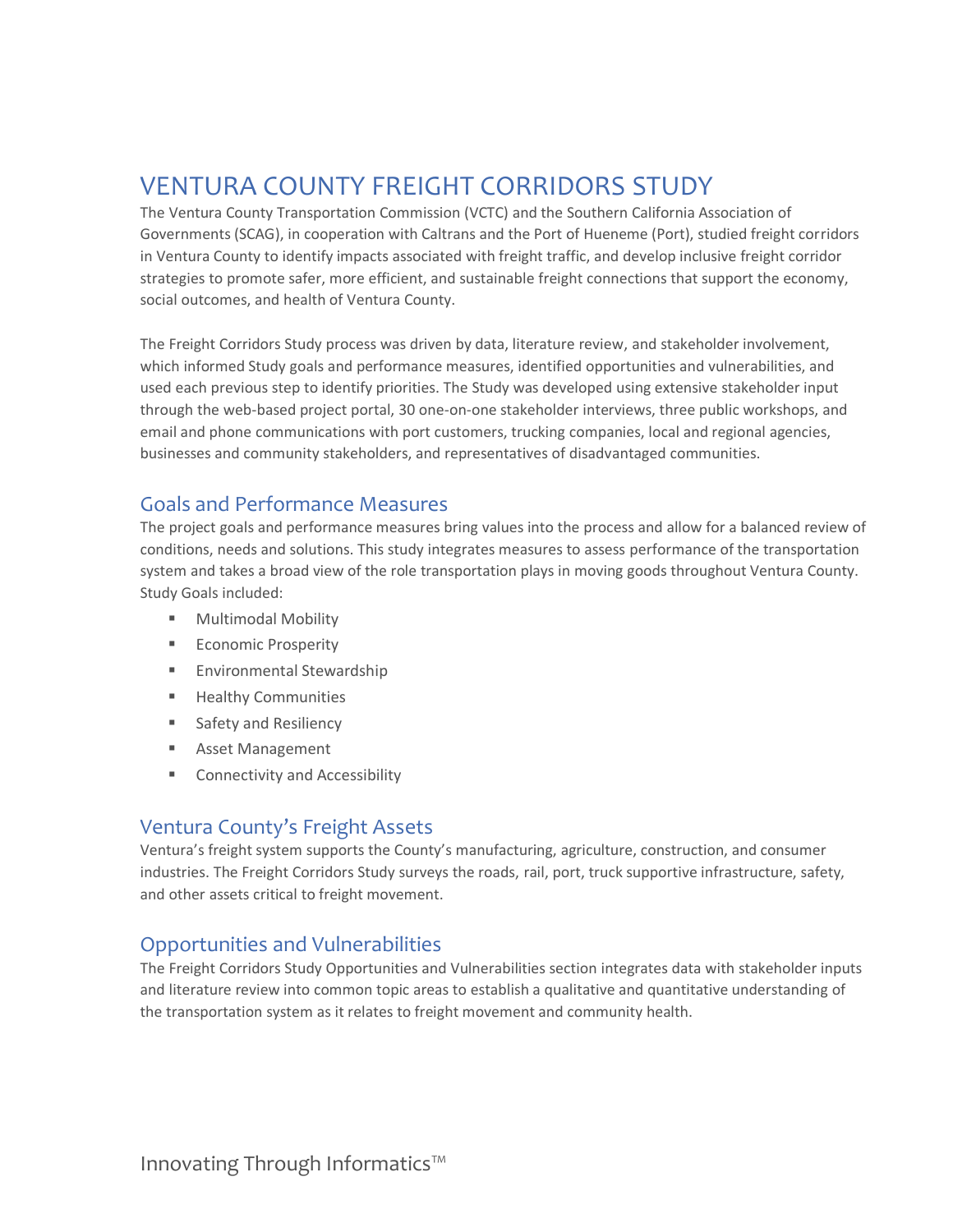## IMPLEMENTING FREIGHT CORRIDOR IMPROVEMENTS

The Study intent was to move to a deeper understanding of the role of freight movement in Ventura County, by bringing in other complementary values to freight mobility and safety, such as environmental stewardship, community health, and equity. The Freight Corridors Study is not a funding allocation program, but rather an organizing document to focus on priorities of partner implementing agencies in Ventura County. With limited transportation infrastructure funds, several priorities compete for funding, and this Study provides an understanding of those projects and programs which support freight corridors. Ventura County does not have a dedicated source of freight transportation infrastructure, therefore many of the actions to improve freight movement are components of broader mobility, safety, and connectivity strategies involving passenger travel and mitigation of community impacts from the transportation system.

Understanding the relationship between freight transportation and the economy is critical to future freight transport system decision making to optimize opportunities for economic growth in Ventura County. The Ventura County Comprehensive Economic Development Strategy listed "investments in infrastructure and the development of new resources in hazard mitigation" as the first regional economic development goal.

At the same time, the Freight Corridors Study seeks to address the primary negative externalities of freight movement, such as air pollution emissions, traffic and safety issues, noise pollution and aesthetic impacts. Few areas within southern Ventura County are not located adjacent to an agricultural area, industrial area, or major freight-carrying transportation facility. Thus, all communities in the county are impacted by freight transportation to some degree. Historic siting of low-income housing adjacent to industrial land uses and transportation facilities led to disproportionate burdens of the freight system being placed on disadvantaged residents nationwide and in Ventura County. To summarize the findings in concise principles:

- Sustained involvement in the development of transportation infrastructure investment to ensure capital improvements are both freight corridor and community assets.
- Commitment to safety and the transition to a fleet of zero emission vehicles.
- Favor routes that avoid impacts on communities, especially disadvantaged communities.

### Potential Solutions

Literature review identified a total of 157 planned projects and programs related to freight movement, which were incorporated into a potential solutions list. A gap analysis comparing planned projects to safety data and issues raised by stakeholders resulted in 25 additional concepts added to the solutions list, to bring the total number of potential solution strategies to 182. Implementation status ranges the full spectrum of the project development process from project concepts without an identified lead agency to fully funded projects in the design phase.

While each solution strategy plays a role in improving freight corridors, the performance measures were used to identify the most effective strategies to achieve the goals of the Freight Corridors Study. The top 18 solutions assessed with the Freight Corridors Study performance measures are designated as "Recommended Areas of Focus" to be emphasized over the near-term of five to ten years.